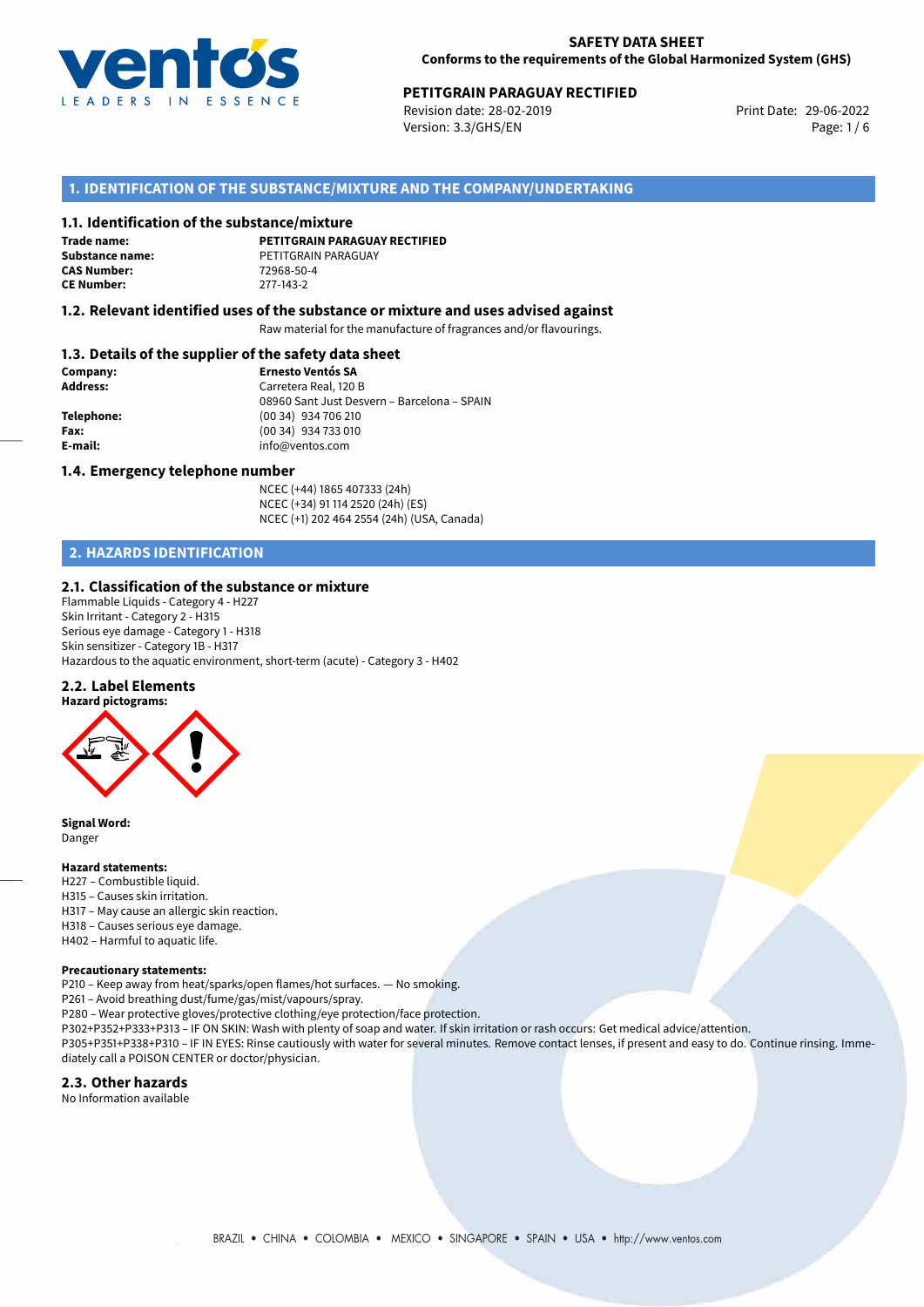

Revision date: 28-02-2019 Version: 3.3/GHS/EN Page: 2 / 6

# **3. COMPOSITION/INFORMATION ON INGREDIENTS**

#### **3.1. Substances**

| Chemical name: | PETITGRAIN PARAGUAY |
|----------------|---------------------|
| CAS number:    | 72968-50-4          |
| EC number:     | 277-143-2           |

#### **Hazardous constituents:**

| <b>Chemical Name</b>   | % (w/w)        | <b>CAS No</b><br><b>EC No</b> | <b>Classification according to GHS</b>                                                                                                                                                                                                                                               |  |
|------------------------|----------------|-------------------------------|--------------------------------------------------------------------------------------------------------------------------------------------------------------------------------------------------------------------------------------------------------------------------------------|--|
| LINALYL ACETATE        | >50            | 115-95-7<br>204-116-4         | Flammable Liquids - Category 4 - H227<br>Skin Irritant - Category 2 - H315<br>Eye Irritant - Category 2B - H320<br>Skin sensitizer - Category 1 - H317<br>Hazardous to the aquatic environment, short-term (acute) - Category 3 - H402                                               |  |
| LINALOOL               | $>10$ ; $<$ 25 | 78-70-6<br>201-134-4          | Flammable Liquids - Category 4 - H227<br>Acute Toxicity - Category 5 (oral) - H303<br>Skin Irritant - Category 2 - H315<br>Eye Irritant - Category 2A - H319<br>Skin sensitizer - Category 1B - H317<br>Hazardous to the aquatic environment, short-term (acute) - Category 3 - H402 |  |
| <b>TERPINEOL</b>       | $>1$ ; $<$ 10  | 98-55-5<br>202-680-6          | Flammable Liquids - Category 4 - H227<br>Acute Toxicity - Category 5 (oral) - H303<br>Skin Irritant - Category 2 - H315<br>Eye Irritant - Category 2A - H319<br>Hazardous to the aquatic environment, short-term (acute) - Category 2 - H401                                         |  |
| <b>GERANYL ACETATE</b> | $>1$ ; $<$ 10  | 105-87-3<br>203-341-5         | Skin Irritant - Category 2 - H315<br>Skin sensitizer - Category 1B - H317<br>Hazardous to the aquatic environment, short-term (acute) - Category 2 - H401<br>Hazardous to the aquatic environment, long-term (chronic) - Category 3 - H412                                           |  |
| <b>GERANIOL</b>        | $>1$ ; $<$ 10  | 106-24-1<br>203-377-1         | Acute Toxicity - Category 5 (oral) - H303<br>Skin Irritant - Category 2 - H315<br>Serious eye damage - Category 1 - H318<br>Skin sensitizer - Category 1B - H317<br>Hazardous to the aquatic environment, short-term (acute) - Category 3 - H402                                     |  |
| <b>NERYL ACETATE</b>   | $>1$ ; <10     | $141 - 12 - 8$<br>205-459-2   | Skin Irritant - Category 2 - H315<br>Skin sensitizer - Category 1B - H317<br>Hazardous to the aquatic environment, short-term (acute) - Category 2 - H401                                                                                                                            |  |
| <b>NEROL</b>           | $>1$ ; $<$ 10  | 106-25-2<br>203-378-7         | Acute Toxicity - Category 5 (oral) - H303<br>Skin Irritant - Category 2 - H315<br>Eye Irritant - Category 2A - H319<br>Skin sensitizer - Category 1B - H317<br>Hazardous to the aquatic environment, short-term (acute) - Category 2 - H401                                          |  |
| BETA-CARYOPHYLLENE     | $>0.1$ ; <1    | $87 - 44 - 5$<br>201-746-1    | Skin sensitizer - Category 1B - H317<br>Aspiration hazard - Category 1 - H304<br>Hazardous to the aquatic environment, long-term (chronic) - Category 4 - H413                                                                                                                       |  |

[See the full text of the hazard statements in section 16.](#page-4-0)

# **3.2. Mixtures**

Not applicable.

# **4. FIRST-AID MEASURES**

# **4.1. Description of necessary first aid measures**

| Ingestion:    | Rinse mouth with water.                                                                                               |
|---------------|-----------------------------------------------------------------------------------------------------------------------|
|               | Obtain medical advice.                                                                                                |
|               | Keep at rest. Do not induce vomiting.                                                                                 |
| Eye contact:  | In case of contact with eyes, rinse immediately with plenty of water for at least 15 minutes and seek medical advice. |
| Inhalation:   | Remove person to fresh air and keep at rest.                                                                          |
|               | Seek immediate medical advice.                                                                                        |
| Skin contact: | Take off immediately all contaminated clothing.                                                                       |
|               | Thoroughly wash affected skin with soap and water.                                                                    |
|               | Seek medical attention if symptoms persist.                                                                           |

# **4.2. Most important symptoms and effects, both acute and delayed**

No information available.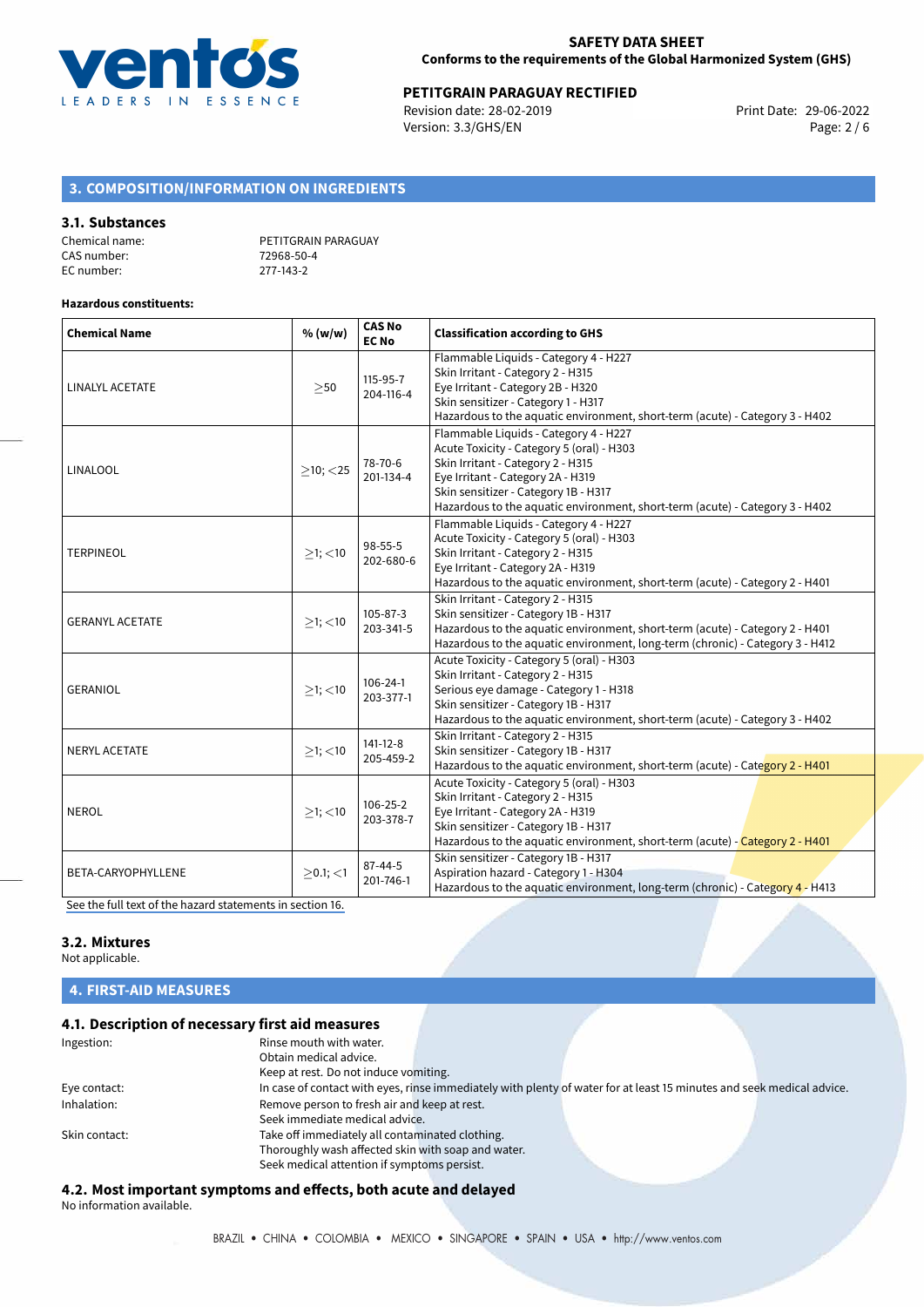

Revision date: 28-02-2019 Version: 3.3/GHS/EN Page: 3 / 6

# **4.3. Indication of any immediate medical attention and special treatment needed**

No information available.

# **5. FIRE-FIGHTING MEASURES**

# **5.1. Extinguishing Media**

Water spray, carbon dioxide, dry chemical powder or appropriate foam. For safety reasons do not use full water jet.

#### **5.2. Special hazards arising from the substance or mixture**

Known or Anticipated Hazardous Products of Combustion: Emits toxic fumes under fire conditions.

## **5.3. Advice for firefighters**

High temperatures can lead to high pressures inside closed containers. Avoid inhalation of vapors that are created. Use appropriate respiratory protection. Do not allow spillage of fire to be poured into drains or watercourses. Wear self-contained breathing apparatus and protective clothing.

# **6. ACCIDENTAL RELEASE MEASURES**

## **6.1. Personal precautions, protective equipment and emergency procedures**

Evacuate surronding areas. Ensure adequate ventilation. Keep unnecessary and unprotected personnel from entering. Do not breathe vapor/spray. Avoid contact with skin and eyes. Information regarding personal protective measures: see section 8.

## **6.2. Environmental precautions**

To avoid possible contamination of the environment, do not discharge into any drains, surface waters or groundwaters.

#### **6.3. Methods and materials for containment and cleaning up**

Cover with an inert, inorganic, non-combustible absorbent material (e.g. dry-lime, sand, soda ash). Place in covered containers using non-sparking tools and transport outdoors. Avoid open flames or sources of ignition (e.g. pilot lights on gas hot water heater). Ventilate area and wash spill site after material pickup is complete.

#### **6.4. Reference to other sections**

Information regarding exposure controls, personal protection and disposal considerations can be found in sections 8 and 13.

# **7. HANDLING AND STORAGE**

## **7.1. Precautions for safe handling**

Do not store or handle this material near food or drinking water. Do not smoke. Avoid contact with the eyes, skin and clothing. Wear protective clothing and use glasses. Observe the rules of safety and hygiene at work. Keep in the original container or an alternative made from a compatible material.

## **7.2. Conditions for safe storage, including any incompatibilities**

Store in tightly closed and preferably full containers in a cool, dry and ventilated area, protected from light. Keep away from sources of ignition (e.g. hot surfaces, sparks, flame and static discharges). Keep away from incompatible materials (see section 10).

#### **7.3. Specific end use(s)**

No information available.

# **8. EXPOSURE CONTROLS AND PERSONAL PROTECTION**

## **8.1. Control parameters**

Components with occupational exposure limits: None known.

#### **8.2. Exposure controls**

Measures should be taken to prevent materials from being splashed into the body. Provide adequate ventilation, according to the conditions of use. Use a mechanical exhaust if required.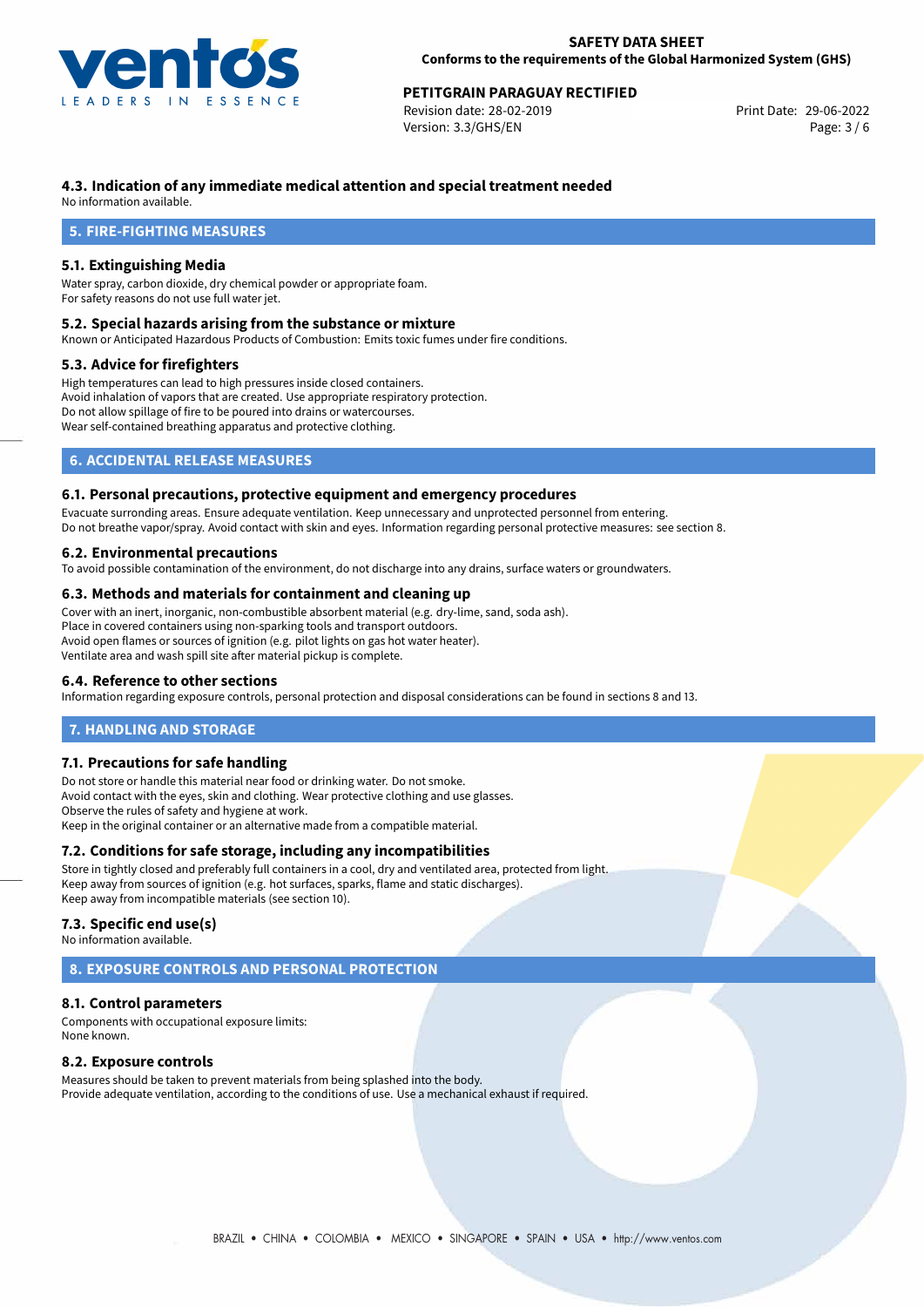

Revision date: 28-02-2019 Version: 3.3/GHS/EN Page: 4 / 6

# **8.3. Individual protection measures, such as personal protective equipment**

Eye/Face protection: Chemical safety goggles are recommended. Wash contaminated goggles before reuse. Chemical-resistant gloves are recommended. Wash contaminated gloves before reuse. Body protection: Personal protective equipment for the body should be selected based on the task being performed and the risks involved. Respiratory Protection: In case of insufficient ventilation, use suitable respiratory equipment. Environmental exposure controls: Emissions from ventilation or process equipment should be checked to ensure they comply with environmental protection legislation. In some cases, filters or engineering modifications to the process equipment will be necessary to reduce emissions to acceptable levels.

# **9. PHYSICAL AND CHEMICAL PROPERTIES**

#### **9.1. Information on basic physical and chemical properties**

| Appearance:                            | Liquid                    |
|----------------------------------------|---------------------------|
| Colour:                                | Conforms to standard      |
| Odour:                                 | Conforms to standard      |
| Odour theshold:                        | Not determined            |
| pH:                                    | Not determined            |
| Melting point/freezing point:          | Not determined            |
| Boling point/boiling range:            | Not determined            |
| Flash point:                           | $85^{\circ}$ C            |
| Evaporation rate:                      | Not determined            |
| Flammability:                          | Not determined            |
| Lower flammability/Explosive limit:    | Not determined            |
| Upper flammability/Explosive limit:    | Not determined            |
| Vapour pressure:                       | Not determined            |
| Vapour Density:                        | Not determined            |
| Density:                               | $0,88-0,9$ g/mL (20°C)    |
| Relative density:                      | $0,88 - 0,9$ (20°C)       |
| Water solubility:                      | <b>INSOLUBLE IN WATER</b> |
| Solubility in other solvents:          | SOLUBLE IN ETHANOL        |
| Partition coefficient n-octanol/water: | Not determined            |
| Auto-ignition temperature:             | Not determined            |
| Decomposition temperature:             | Not determined            |
| Viscosity, dynamic:                    | Not determined            |
| Viscosity, kinematic:                  | Not determined            |
| Explosive properties:                  | Not determined            |
| Oxidising properties:                  | Not determined            |
|                                        |                           |

# **10. STABILITY AND REACTIVITY**

#### **10.1. Reactivity**

No hazardous reactions if stored and handled as prescribed/indicated.

## **10.2. Chemical stability**

The product is stable if stored and handled as prescribed/indicated.

#### **10.3. Possibility of hazardous reactions**

No hazardous reactions if stored and handled as prescribed/indicated.

#### **10.4. Conditions to Avoid**

Conditions to Avoid: Excessive heat, flame or other ignition sources.

#### **10.5. Incompatible materials**

Avoid contact with strong acids and bases and oxidizing agents.

#### **10.6. Hazardous decomposition products**

During combustion may form carbon monoxide and unidentified organic compounds.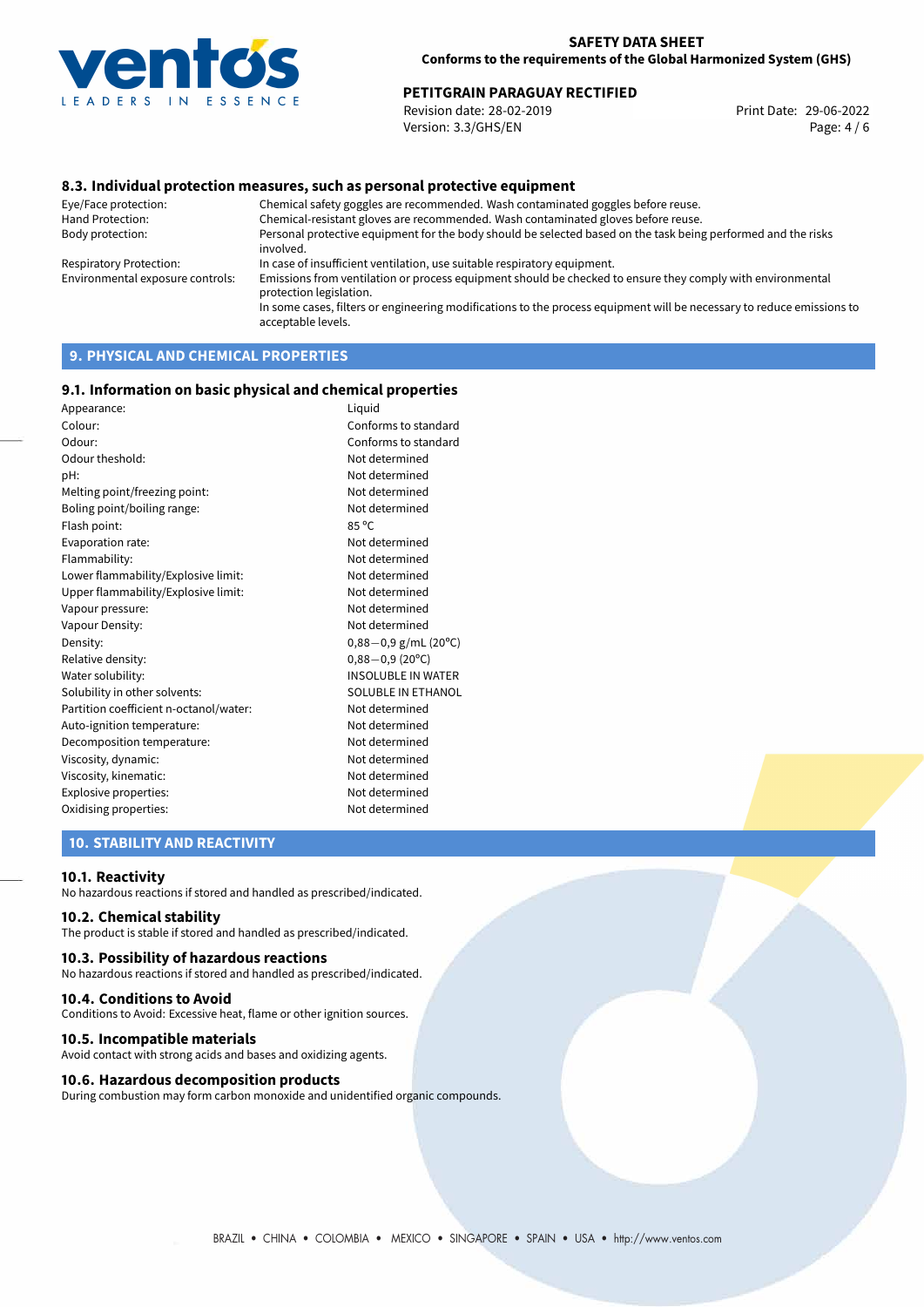

Revision date: 28-02-2019 Version: 3.3/GHS/EN Page: 5 / 6

# **11. TOXICOLOGICAL INFORMATION**

| Acute toxicity                    | Based on the data available, the criteria for classification are not met. |
|-----------------------------------|---------------------------------------------------------------------------|
| <b>Skin corrosion/irritation</b>  | Causes skin irritation.                                                   |
| Serious eye damage/irritation     | Causes serious eye damage.                                                |
| Respiratory or skin sensitisation | May cause an allergic skin reaction.                                      |
| Germ cell mutagenicity            | Based on the data available, the criteria for classification are not met. |
| <b>Carcinogenicity</b>            | Based on the data available, the criteria for classification are not met. |
| Reproductive toxicity             | Based on the data available, the criteria for classification are not met. |
| <b>STOT-single exposure</b>       | Based on the data available, the criteria for classification are not met. |
| <b>STOT-repeated exposure</b>     | Based on the data available, the criteria for classification are not met. |
| <b>Aspiration hazard</b>          | Based on the data available, the criteria for classification are not met. |

# **12. ECOLOGICAL INFORMATION**

# **12.1. Toxicity**

**Assessment:** Harmful to aquatic life. **Experimental/calculated data:** No information available.

# **12.2. Degradability**

No information available.

#### **12.3. Bioaccumulative potential**

No information available.

# **12.4. Soil mobility**

No information available.

# **12.5. Other adverse effects**

See also sections 6, 7, 13 and 15 Do not allow to get into waste water or waterways.

#### **13. DISPOSAL CONSIDERATIONS**

## **13.1. Waste treatment methods**

Dispose of in accordance with national and local environmental regulations.

## **14. TRANSPORT INFORMATION**

|                                  | <b>ADR/RID/ADN</b>                | <b>IMDG</b>                       | <b>IATA-ICAO</b>                  |
|----------------------------------|-----------------------------------|-----------------------------------|-----------------------------------|
| 14.1. UN Number                  | Not classified as hazardous goods | Not classified as hazardous goods | Not classified as hazardous goods |
| 14.2. UN Proper Shipping Name    | Not applicable                    | Not applicable                    | Not applicable                    |
| 14.3. Transport Hazard Class(es) | Not applicable                    | Not applicable                    | Not applicable                    |
| 14.4. Packing Group              | Not applicable                    | Not applicable                    | Not applicable                    |
| 14.5. Environmental hazards      | No                                | <b>No</b>                         | <b>No</b>                         |
| Additional information           |                                   |                                   |                                   |

# **14.6 Special precautions for user**

None known

## **14.7. Transport in bulk according to Annex II of MARPOL 73/78 and the IBC Code**

No information available

## **15. REGULATORY INFORMATION**

# **15.1. Safety, health and environmental regulations/legislation specific for the substance or mixture**

No information available

## <span id="page-4-0"></span>**16. OTHER INFORMATION**

**Full text of the R-phrases, hazard statements and precautionary statements mentioned in section 3:**

H227 – Combustible liquid. H303 – May be harmful if swallowed.